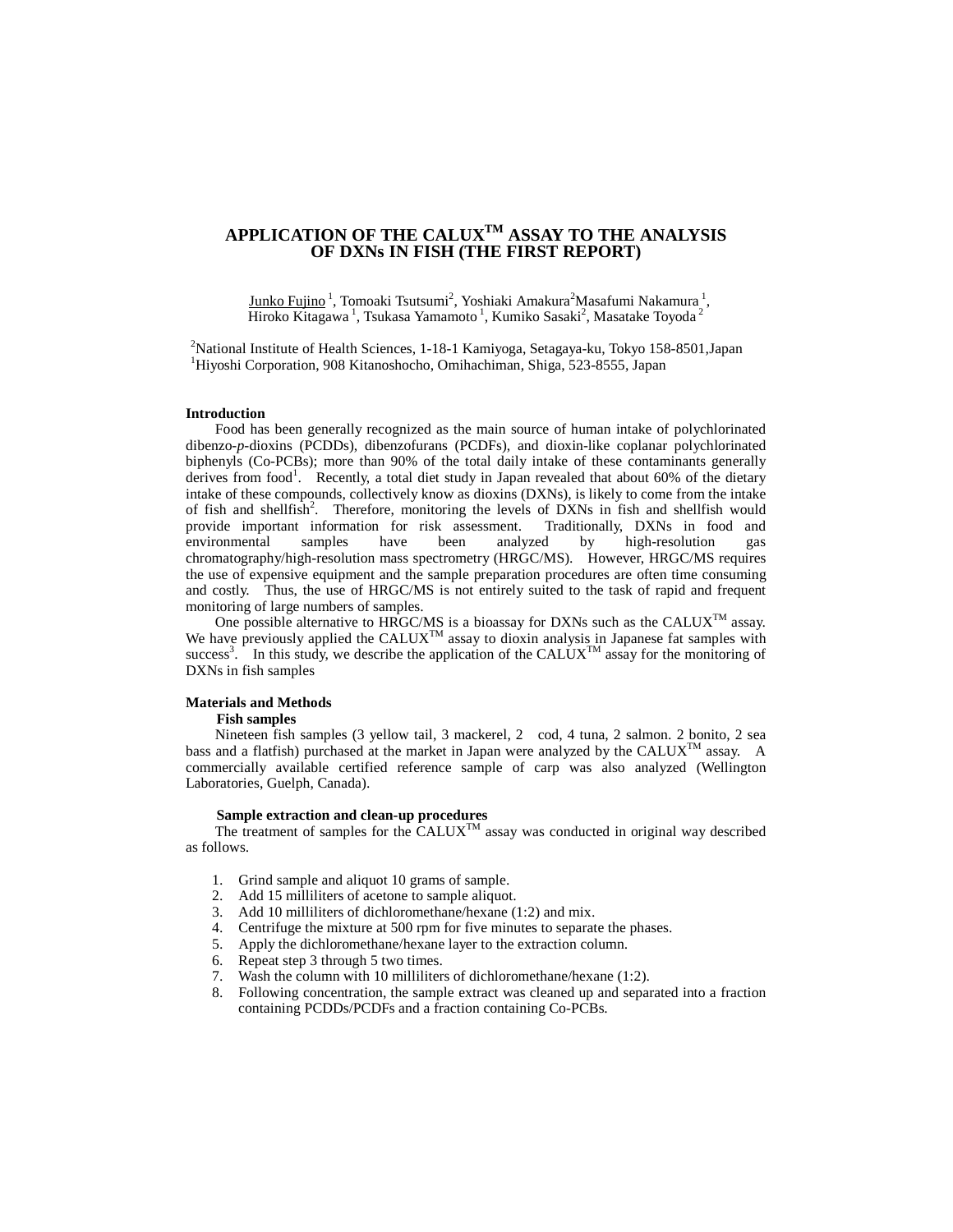# **CALUXTM** *Assay*

The CALUX<sup>TM</sup> assay uses a patented recombinant mouse cell line that contains the luciferase reporter gene under control of dioxin responsive elements<sup>4</sup>. When these cells are exposed to environmental ligands such as DXNs, luciferase protein is synthesized. The amount of light produced by the luciferase protein is directly related to DXNs-TEQ. The CALUX<sup>TM</sup> assay method used has been described previously<sup>5</sup>. Briefly, the cells were grown in the 96-well view plates and exposed to fish sample extracts and 2,3,7,8-TCDD standards (250, 125, 62.5, 31.2, 15.6, 7.8, 3.9, 1.9, 0.9, 0.5 ppt), using DMSO as the vehicle (final DMSO concentration 1% in cell culture medium). The plates were incubated at  $37^{\circ}$  C and  $5\%$  CO<sub>2</sub> for 20 hours to produce optimal expression of luciferase activity. Following incubation, the medium was removed and the cells were lysed. Luciferase activity was determined using a luminometer (Lucy 1 produced by Anthos Corp.). Luciferase activity was reported as relative light units (RLU).





## **HRGC/MS analysis**

The extraction and cleanup of samples for HRGC/MS followed previously published protocols 6. The analysis of the 17 active PCDDs/Fs and 12 Co-PCBs (non-ortho and mono-ortho PCBs) were performed by HRGC/MS using a HP6890 plus gas chromatograph coupled to a JMS-700 mass spectrometer (JEOL Ltd., Japan). The TEQ concentrations were calculated using the WHO-TEFs (1997).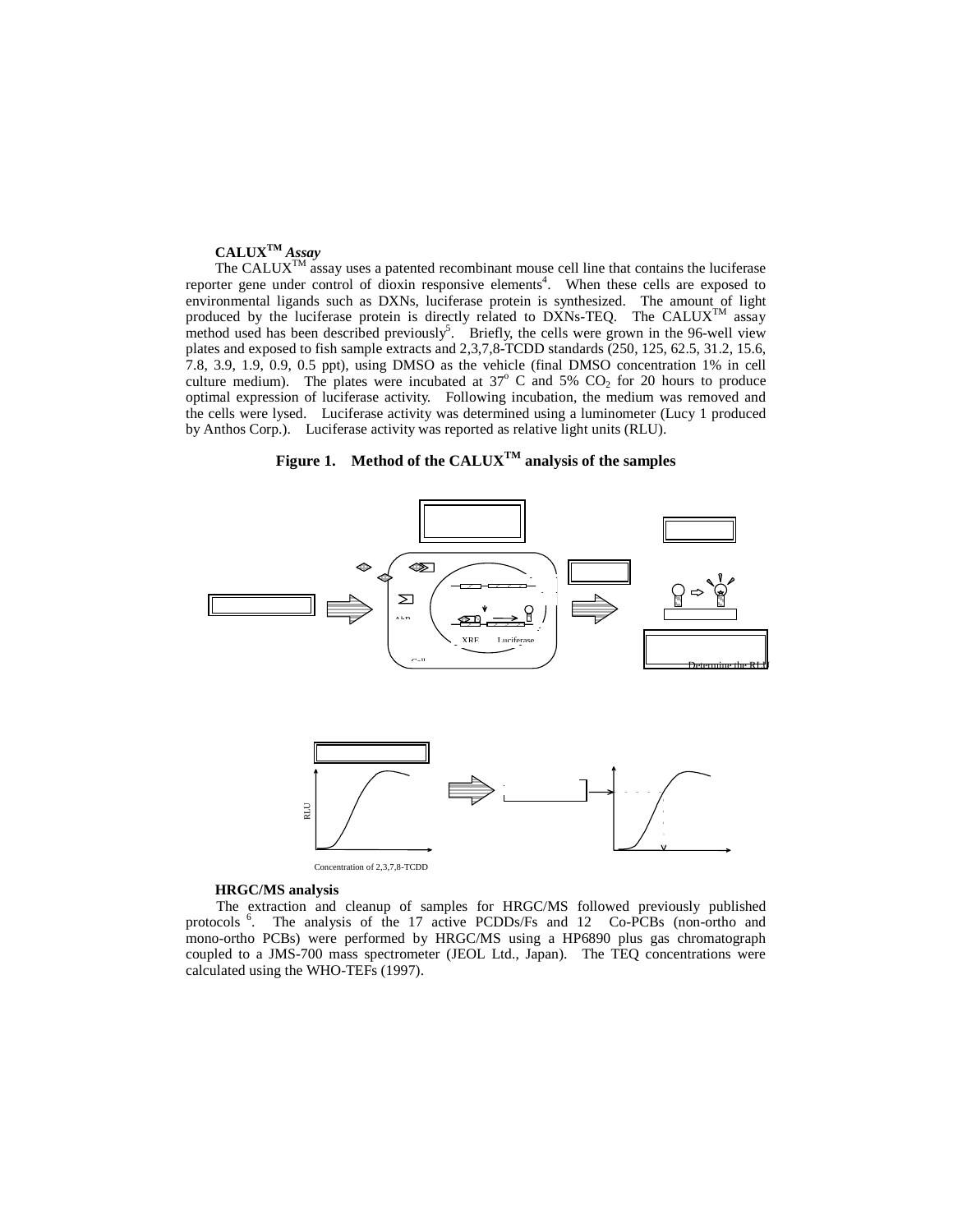#### **Results and Discussion**

Table 1 shows the data of the concentration of DXNs in fish analyzed by the CALUX<sup>TM</sup> assay. The averages of TEQ of salmon, tuna, bonito, candlefish, flatfish, mackerel, sea bass and yellowtail were 1.948, 1.368, 0.496, 1.432, 0.759, 1.110, 1.292 and 3.697 pg-TEQ/g wet weight (wg) respectively. We previously reported the data of the concentration of DXNs in Japanese fishes. From that study the averages of TEQ of flatfishes, mackerels and sea basses were 0.404, 0.992 and 10.397 pg-TEQ/wg respectively<sup>5</sup>. These data indicate that TEQ levels of flatfishes or mackerels analyzed by the CALU $\hat{X}^{TM}$  assay are approximately equal to the data by HRGC/MS.

Furthermore the samples of commercially available carp whose DXNs concentration was certified were analyzed by the  $CALUX^{TM}$  assay and these results were compared with the data analyzed by HRGC/MS (Table 1). PCDDs/Fs-TEQ analyzed by the CALUX<sup>TM</sup> assay and by HRGC/MS were 23.300 and 19.681 pg-TEQ/wg respectively. Co-PCBs-TEQ analyzed by the  $CALUX^{TM}$  assay and by HRGC/MS were 9.345 and 69.404 pg-TEQ/wg respectively. TEQ analyzed by the CALUX<sup>TM</sup> assay and analyzed by HRGC/MS was  $32.645$  pg-TEQ/wg and  $89.085$ pg-TEQ/wg respectively. The CALUX<sup>TM</sup> assay results and HRGC/MS data were very similar but there are small differences that might be dependent on the characteristic of low sensitivity to Co-PCBs of the CALUX<sup>TM</sup> assay.

| Sample     |                               | pg TEQ/g on wet weight basis |                  |                          |
|------------|-------------------------------|------------------------------|------------------|--------------------------|
|            |                               | PCDD/Fs                      | Dioxin-like PCBs | PCDD/Fs+dioxin-like PCBs |
| Salmon     | No.1                          | 0.756                        | 0.311            | 1.067                    |
|            | No.2                          | 2.056                        | 0.773            | 2.829                    |
|            | Mean                          | 1.406                        | 0.542            | 1.948                    |
| Tuna       | No.1                          | ND                           | <b>ND</b>        | <b>ND</b>                |
|            | No.2                          | 2.375                        | 0.385            | 2.760                    |
|            | No.3                          | 2.000                        | 0.710            | 2.700                    |
|            | No.4                          | ND                           | ND               | ND                       |
|            | Mean                          | 1.094                        | 0.274            | 1.368                    |
| Bonito     | No.1                          | 0.435                        | 0.120            | 0.555                    |
|            | No.2                          | 0.240                        | 0.197            | 0.437                    |
|            | Mean                          | 0.338                        | 0.159            | 0.496                    |
| Cod        | No.1                          | 0.968                        | 0.579            | 1.547                    |
|            | No.2                          | 0.693                        | 0.623            | 1.316                    |
|            | Mean                          | 0.831                        | 0.601            | 1.432                    |
| Flat fish  | No.1                          | 0.524                        | 0.235            | 0.759                    |
| Mackerel   | No.1                          | 1.638                        | 0.754            | 2.392                    |
|            | No.2                          | 0.498                        | ND               | 0.498                    |
|            | No.3                          | 0.340                        | 0.100            | 0.440                    |
|            | Mean                          | 0.825                        | 0.285            | 1.110                    |
| Sea bass   | No.1                          | 1.505                        | 0.553            | 2.058                    |
|            | No.2                          | 0.526                        | <b>ND</b>        | 0.526                    |
|            | Mean                          | 1.016                        | 0.277            | 1.292                    |
| Yellowtail | No.1                          | 2.511                        | 1.038            | 3.549                    |
|            | No.2                          | 3.501                        | 1.646            | 5.147                    |
|            | No.3                          | 1.666                        | 0.729            | 2.395                    |
|            | Mean                          | 2.559                        | 1.138            | 3.697                    |
| Carp       | $\overline{N}$ <sub>0.1</sub> | 23.300 (19.681)              | 9.345 (69.404)   | 32.645 (89.085)          |

**Table 1. Concentration of PCDDs/Fs and Co-PCBs in fish** 

The values in parentheses were determined by HRGC/HRMS.

### **Conclusions**

Considering Japanese lifestyle of eating, it should be necessary for its safety to screen more